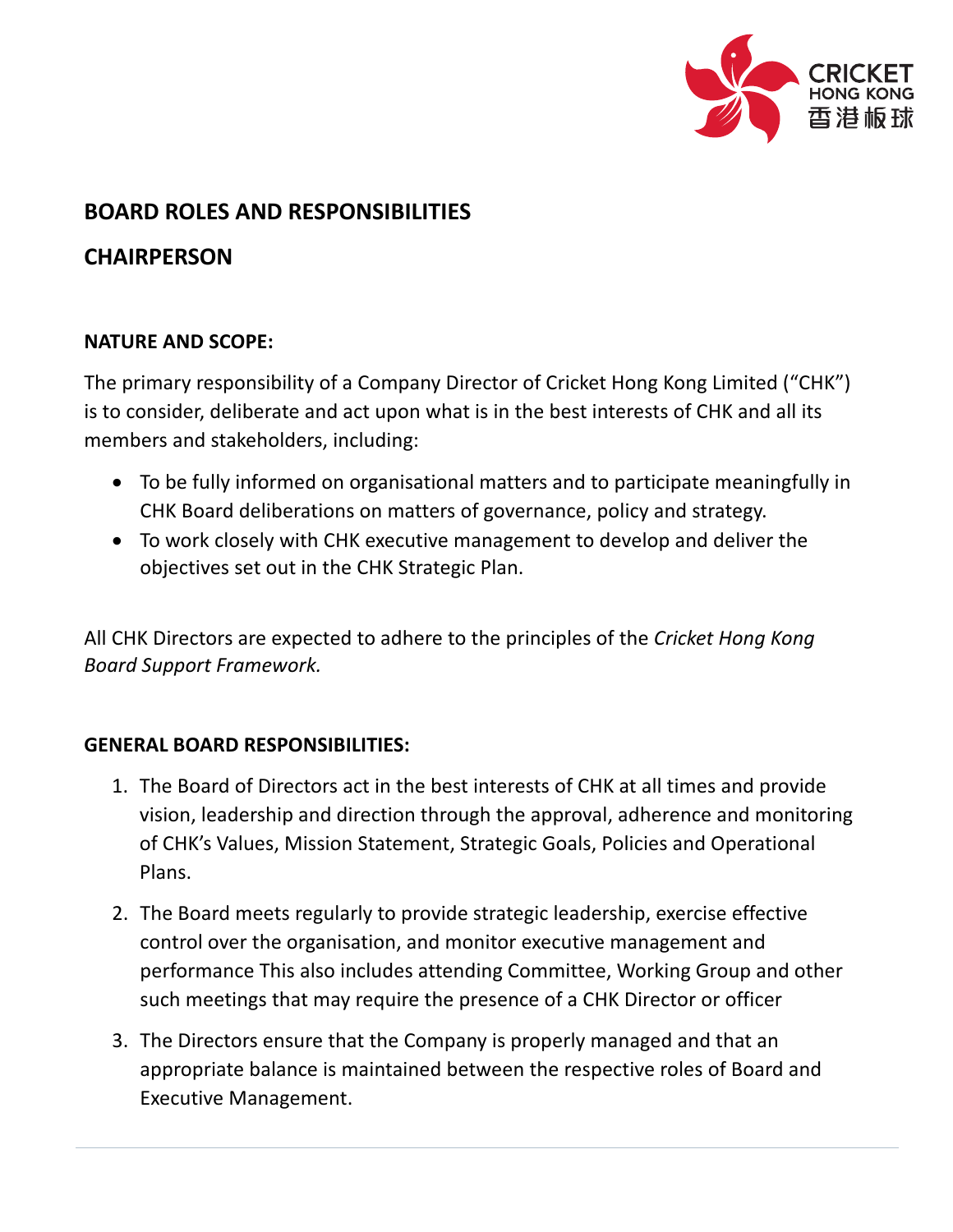- 4. The Board defines and promotes CHK's role in the community by consulting all its stakeholders and informing these stakeholders and public in an open, transparent and accountable manner. In all interactions with the public, media, partners, sponsors and stakeholders, Directors represent the position and views of the Board, even if they differ from the Director's personal position or views.
- 5. It is the responsibility of all the Directors of CHK to:
	- a. Act in the utmost good faith,
	- b. Act in the best interests of CHK,
	- c. Act with the care, diligence and skill required of a company director.

## **SPECIFIC RESPONSIBILITIES OF THE CHAIR**

The Chairperson (hereafter referred to as *Chair*) is responsible for leading the organisation and its Directors, monitoring all activities of CHK (including those of all elected and appointed Officers) to ensure these are undertaken in a manner consistent with the missions, goals and targets of CHK. It is preferable, but not mandatory, that the Chair has served at least a 24-month period as an officer of CHK in order to ensure that he/she is fully acquainted with the strategy, policies and operations of CHK and has a full understanding of its commitments and responsibilities to all stakeholders including all governing bodies (the ICC, ACC and Sports Federation and Olympic Committee of Hong Kong).

### **DUTIES:**

The specific duties of the Chair are:

## Chair of the CHK Board of Directors

- To chair Board meetings and ensure that proceedings are properly conducted and that the consensus of the meeting is properly ascertained.
- To be properly informed as to the business and objects of the meeting and preserving order in the conduct of those present.

### Member Representatives

• To establish a liaison with the Chairs and Presidents of Member Clubs including the convening of regular meetings to ascertain the needs of the Clubs and their members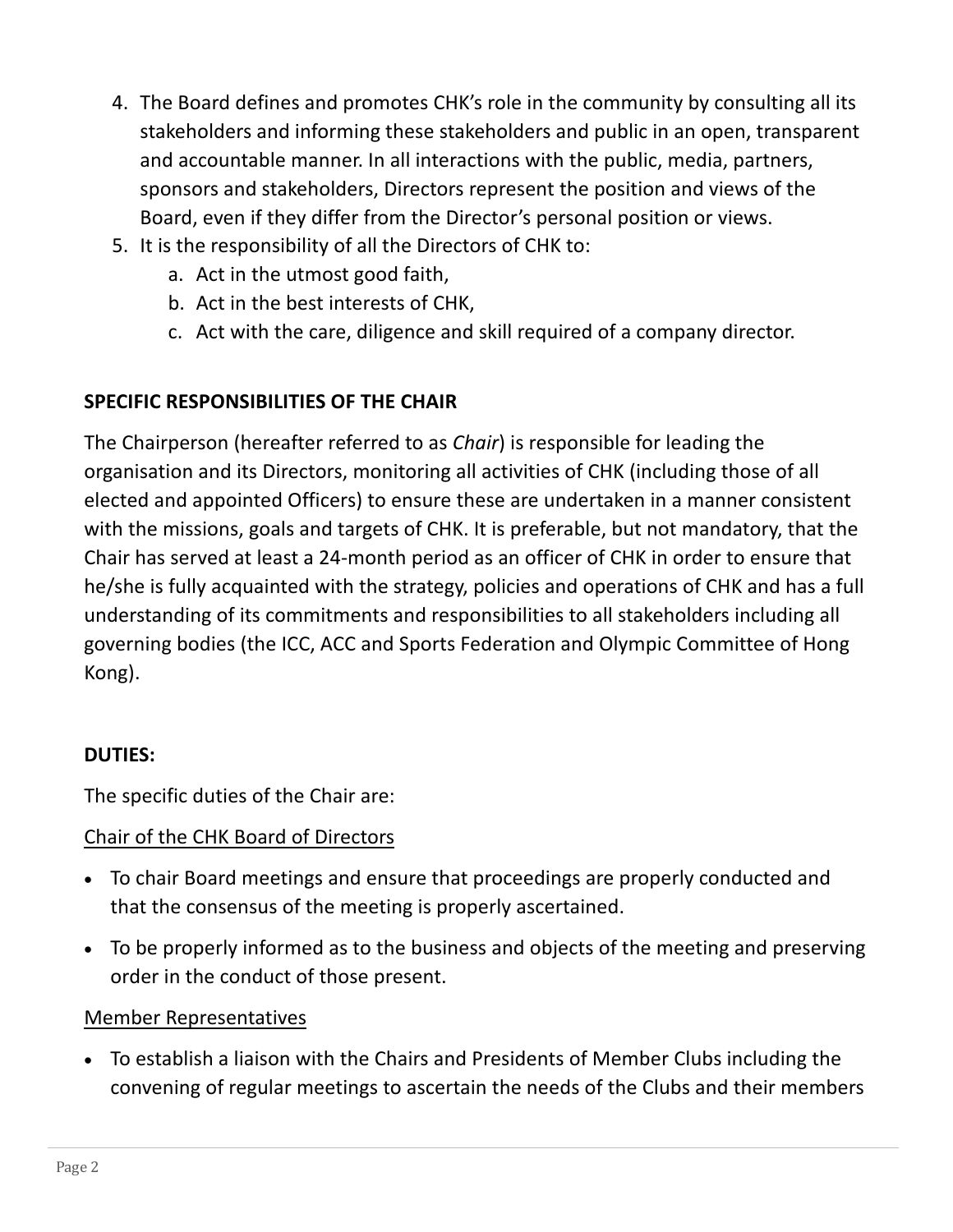in regard to playing, coaching, umpiring, administration and organisation of the game and any other issues.

- To make representations to the Board, if so requested, on behalf of Senior, Ordinary and Associate members.
- To advise Members generally on matters relating to their duty as Members, to continue to make a positive contribution towards the promotion and active encouragement of the playing of the cricket in order to preserve their eligibility to remain Members and to consider and advise Members as to ways in which this duty may be discharged.

#### Committees of Elected Officers

- In addition to being the Chair of the Board, the Chair is an ex-officio member of all committees of CHK.
- This does not mean he/she is also chair of these committees. The purpose is to enable him/her to attend these committee meetings as he/she sees fit in order to keep an overview of CHK affairs.

### Other responsibilities

The Chair has responsibilities additional to those of other Board members, particularly in relation to leadership and the conduct of meetings. These include:

- Providing leadership and strategic direction to the Board
- Ensuring that Directors understand their corporate roles and responsibilities, in particular in relation to their responsibilities under the Companies Ordinance and the declaration of potential conflicts of interest
- Planning the work of the Board with the Chief Executive Officer and, where appropriate, the Company Secretary
- Ensuring that the Board carries out its functions efficiently and effectively, in particular that all planned business is dealt with, that appropriate authority is delegated to Board Committees and Management, that all Directors are given the opportunity to express their views, and that the Board seeks and receives external professional advice when needed